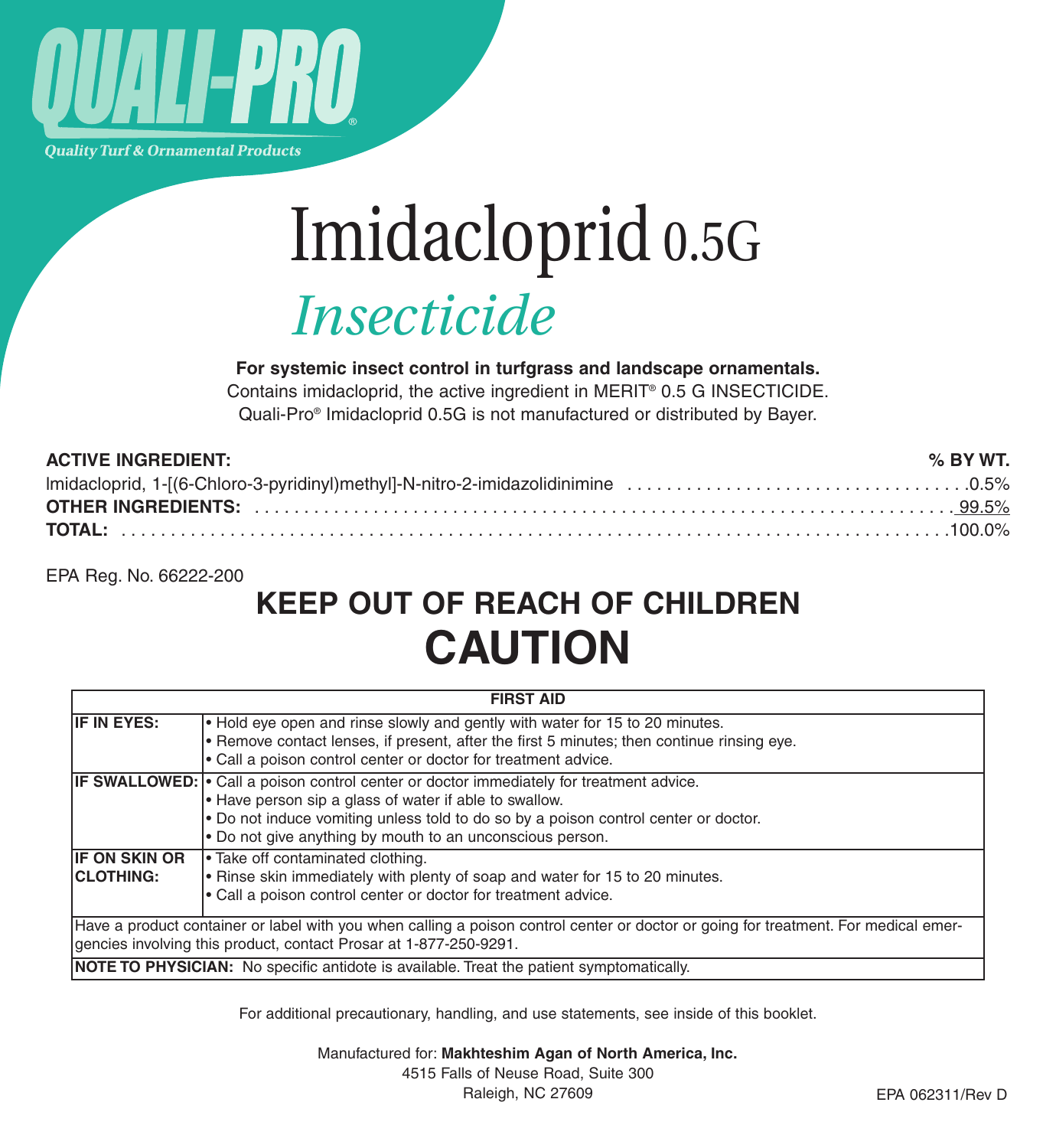#### **PRECAUTIONARY STATEMENTS HAZARDS TO HUMANS AND DOMESTIC ANIMALS**

**CAUTION:** Causes moderate eye irritation. Avoid contact with eyes or clothing. Wear long-sleeved shirt and long pants, shoes, and socks.

#### **USER SAFETY RECOMMENDATIONS**

#### **Users should:**

- Wash hands before eating, drinking, chewing gum, using tobacco, or using the toilet.
- Remove clothing immediately if pesticide gets inside. Then wash thoroughly and put on clean clothing.
- Remove PPE immediately after handling this product. As soon as possible, wash thoroughly and change into clean clothing. If wearing gloves, wash the outside of gloves before removing.

#### **ENVIRONMENTAL HAZARDS**

This product is highly toxic to aquatic invertebrates. Do not apply directly to water, to areas where surface water is present, or to intertidal areas below the mean high water mark. Do not contaminate water when disposing of equipment washwaters.

This chemical demonstrates the properties and characteristics associated with chemicals detected in groundwater. The use of this chemical in areas where soils are permeable, particularly where the water table is shallow, may result in groundwater contamination.

#### **DIRECTIONS FOR USE**

It is a violation of Federal law to use this product in a manner inconsistent with its labeling.

Do not formulate this product into other end-use products.

**RESTRICTIONS:** Not for use in commercial greenhouses, nurseries, on sod farms, or on grass grown for seed. For use on plants intended for aesthetic purposes or climatic modification and being grown in interior plantscapes, ornamental gardens or parks, or on golf courses or lawns and grounds.

#### **STATE SPECIFIC RESTRICTIONS:**

The state of Arizona has not approved this product for use on agricultural sites. Do not use this product on uses considered by the Arizona statutes to be agricultural uses.

#### **TURFGRASS**

Quali-Pro® Imidacloprid 0.5G is for use on turfgrass in home lawns, business and office complexes, shopping complexes, multi-family residential complexes, golf courses, airports, cemeteries, parks, playgrounds, and athletic fields to control soil-inhabiting pests as listed in the table below. Quali-Pro Imidacloprid 0.5G can also be used for the suppression of cutworms and chinch bugs in turfgrass areas.

#### **Application Instructions**

Effective control can be achieved when applications are made before or during the egg-laying period. The timing of applications can be based on historical monitoring of the site, previous records or experiences, current season adult trapping, or other methods. For best control, apply prior to egg hatch of the target pests, followed by sufficient irrigation or rainfall to move the active ingredient through the thatch.

**RESTRICTIONS:** Follow treatment by rainfall or irrigation within 24 hours after application to move the active ingredient through the thatch. Do not make applications when turfgrass areas are waterlogged or the soil is saturated with water. Adequate distribution of the active ingredient cannot be achieved when these conditions exist. The area to be treated must be able to accept vertical penetration of rainfall or irrigation water. Do not mow turf or lawn area until after sufficient irrigation or rainfall has occurred so that uniformity of application will not be affected.

Do not apply more than 80 lb (0.4 lb of active ingredient) per acre per year.

#### **Application Equipment**

Apply Quali-Pro Imidacloprid 0.5G uniformly over the area being treated with granular application equipment. Both drop-type and rotary-type spreaders may be used. Do not use spreaders which apply the material in narrow, concentrated bands. Calibrate application equipment prior to use according to the manufacturer's directions. Check frequently to be sure equipment is working properly and distributing granules uniformly and accurately.

Consult your local State Agricultural Experiment Station or State Extension Turf Specialists for more specific information regarding timing of application.

| <b>APPLICATIONS OF QUALI-PRO IMIDACLOPRID 0.5G</b><br><b>ON TURFGRASS</b>                                                                                                                                                                                                                                                                                                                                                                                                                                                                                                                                                                        |                                                                                                                                                                    |                                                                     |  |  |
|--------------------------------------------------------------------------------------------------------------------------------------------------------------------------------------------------------------------------------------------------------------------------------------------------------------------------------------------------------------------------------------------------------------------------------------------------------------------------------------------------------------------------------------------------------------------------------------------------------------------------------------------------|--------------------------------------------------------------------------------------------------------------------------------------------------------------------|---------------------------------------------------------------------|--|--|
| <b>PEST</b>                                                                                                                                                                                                                                                                                                                                                                                                                                                                                                                                                                                                                                      | <b>USE DIRECTIONS</b>                                                                                                                                              | <b>RATE</b>                                                         |  |  |
| Larvae of:<br>European crane fly<br>(Tipula paludosa)<br>Annual bluegrass weevil<br>(Hyperodes spp.)<br>Green June beetle<br>(Cotinis nitida)<br>May or June beetle<br>(Phyllophaga spp.)<br>Asiatic garden beetle<br>(Maladera castanea)<br>Japanese beetle<br>(Popillia japonica)<br>Billbug (Sphenophorus<br>spp.)<br>Northern masked chafer<br>and Southern masked<br>chafer (Cyclocephala<br>borealis, C. immacula-<br>ta, and/or C. lurida)<br>Black turfgrass ataenius<br>(Ataenius spretulus<br>and Aphodius spp.)<br>Oriental beetle<br>(Anomala orientalis)<br>Cutworms (suppres-<br>sion)<br>European chafer<br>(Rhizotrogus majalis) | For optimum control of<br>grubs, billbugs,<br>European crane fly, and<br>annual bluegrass weevil,<br>make application prior to<br>egg hatch of the target<br>pest. | 60 to 80 lb<br>per acre<br>or<br>1.2 to 1.8 lb<br>per<br>1000 sq ft |  |  |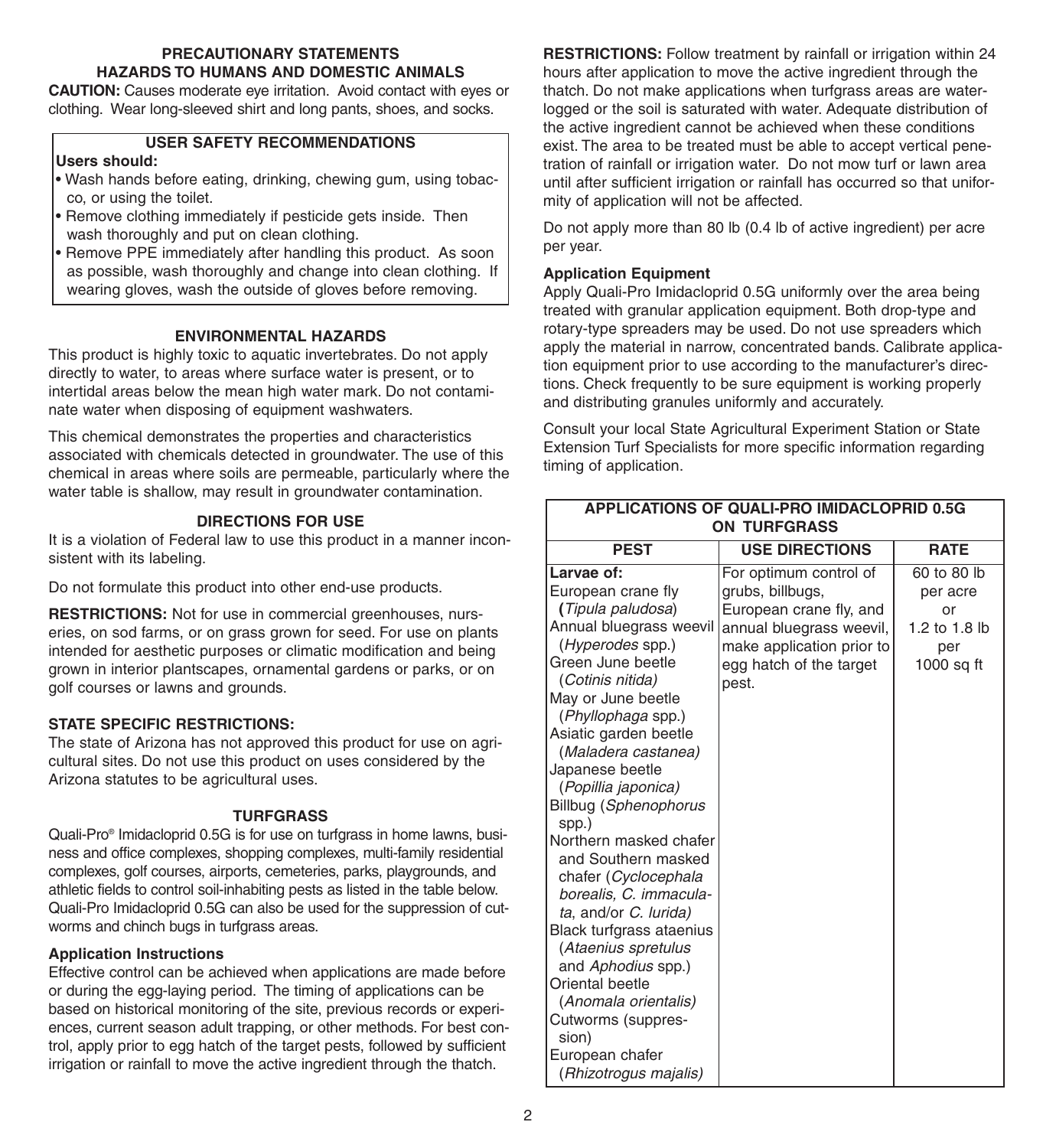| APPLICATIONS OF QUALI-PRO IMIDACLOPRID 0.5G<br><b>ON TURFGRASS</b>  |                                                                                                                                                                                                                                                              |                                                  |  |
|---------------------------------------------------------------------|--------------------------------------------------------------------------------------------------------------------------------------------------------------------------------------------------------------------------------------------------------------|--------------------------------------------------|--|
| <b>PEST</b>                                                         | <b>USE DIRECTIONS</b>                                                                                                                                                                                                                                        | <b>RATE</b>                                      |  |
| Chinch bug<br>(suppression)<br>Mole crickets<br>(Scapteriscus spp.) | For suppression of<br>chinch bugs, make<br>application prior to<br>hatching of the instar<br>nymphs.                                                                                                                                                         | 80 lb per acre<br>or<br>1.8 lb per<br>1000 sq ft |  |
|                                                                     | For control of mole<br>crickets, make applica-<br>tion prior to or during<br>the peak egg-hatch peri-<br>od. When adults or large<br>nymphs are present and<br>actively tunneling, appli-<br>cation should be accom-<br>panied by a curative<br>insecticide. |                                                  |  |

#### **ORNAMENTALS**

Quali-Pro Imidacloprid 0.5G can be used as a broadcast application on ornamentals in commercial and residential landscapes.

#### **Application Instructions**

Quali-Pro Imidacloprid 0.5G is a systemic product which is translocated upward within the plant system. Follow applications with sufficient mechanical incorporation, irrigation, or rainfall to move the active ingredient into the soil. Irrigate within 24 hours after application if rainfall has not occurred. Apply prior to pest infestation to achieve optimum control.

Apply as a broadcast treatment. Prior to application, remove black plastic or other weed-barrier material that will not permit water permeability.

**NOTES:** Do not allow runoff or puddling of irrigation water following application. Do not apply Quali-Pro Imidacloprid 0.5G to areas which are waterlogged or saturated, which will not allow penetration into the root zone of the plant.

Do not apply more than 80 lb (0.4 lb of active ingredient) per acre per year.

#### **Application Equipment**

Apply Quali-Pro Imidacloprid 0.5G uniformly over the area being treated with granular application equipment. Both drop-type and rotary-type spreaders may be used to apply Quali-Pro Imidacloprid 0.5G. Do not use the type of spreaders which would apply the material in narrow, concentrated bands. Calibrate application equipment prior to use according to the manufacturer's directions. Check frequently to be sure equipment is working properly and distributing granules uniformly and accurately.

#### **APPLICATION OF QUALI-PRO IMIDACLOPRID 0.5G ON ORNAMENTALS**

For use only in and around industrial and commercial buildings and residential areas.

| <b>CROP</b>                                                                                | <b>PEST</b>                                                                                 | <b>RATE</b>       |  |
|--------------------------------------------------------------------------------------------|---------------------------------------------------------------------------------------------|-------------------|--|
| Landscape Plantings                                                                        | White grub larvae                                                                           | 1.4 to 1.8 lb     |  |
| (including trees, shrubs,<br>evergreens, flowers,<br>foliage plants, and<br>ground covers) | (such as Japanese<br>beetle larvae, Chafers,<br>Phyllophaga spp.,<br>Asiatic garden beetle, | per<br>1000 sq ft |  |
|                                                                                            | Oriental beetle)                                                                            |                   |  |

#### **Spreader Settings**

The following chart can be used as a guide in establishing an accurate rate of Quali-Pro Imidacloprid 0.5G. Application rates will vary depending upon speed, equipment wear, and condition of spreader. Carefully calibrate application equipment prior to commercial use of this product.

| <b>SPREADER</b>                        | <b>SPEED</b> | <b>SETTINGS</b> |                |
|----------------------------------------|--------------|-----------------|----------------|
|                                        | (mph)        | 60 lb/acre      | 80 lb/acre     |
| Cyclone Model CB4000                   | 3            | $3\frac{1}{4}$  | 3 <sub>2</sub> |
| <b>Earthway Drop</b>                   | 3            | 9               | 10             |
| Earthway 10' Rotary                    | 3            | 11              | 12             |
| GandyTurf Tender 24"                   | 3            | 16              | 19             |
| GandyTurf Tender 42"                   | 3            | 21              | 23             |
| Lely                                   | 4.5          | 3.5             | $\overline{a}$ |
| Lesco Model 6000                       | 3            | <b>B</b> %      | C              |
| <b>PSB Prizelawn CBR-II</b>            | 3            | $3\frac{1}{4}$  | 3 <sub>2</sub> |
| Scott's Proturf R-8A                   | 3            | н               |                |
| Scott's Proturf SR-1                   | 3            | н               |                |
| Scott's PF-1, PF-2, PF-3,<br>PF-4 Drop | 3            | 4               | 4 %            |
| Scott's SS-1 Drop                      | 3            | 4               | 4 1/2          |
| Spyker Model 34                        | 3            | 3.1             | 3.2            |
| Vicon Model PS-203                     | 4.5          | 13              | 16             |

#### **RESTRICTIONS**

Treated areas may be replanted with any crop specified on an imidacloprid label or with any crop for which a tolerance exists for the active ingredient.

For crops not listed on an imidacloprid label or for crops for which no tolerances for the active ingredient have been established, a 12 month plant-back interval must be observed.